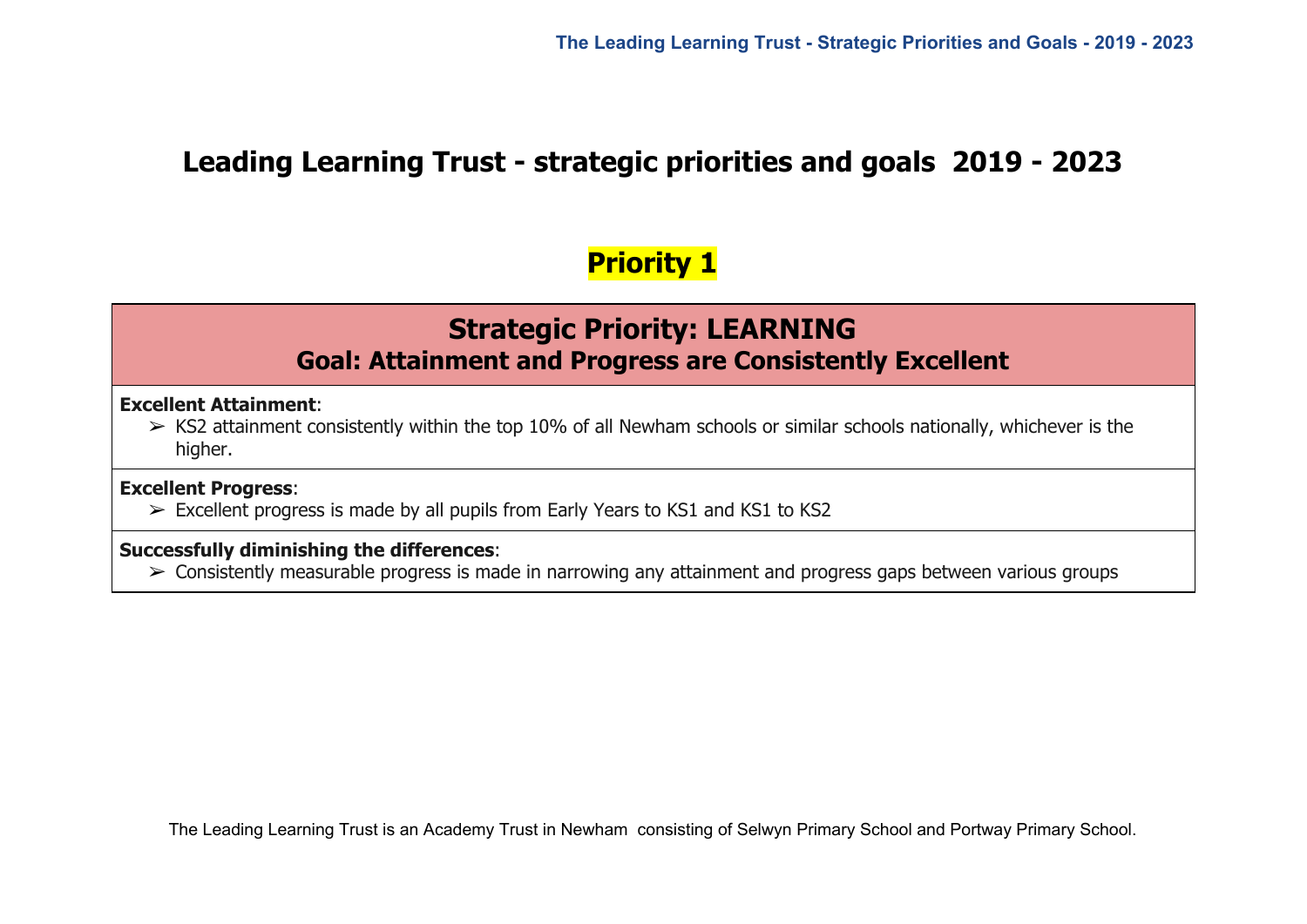# **Strategic Priority: TEACHING**

# **Goal: Excellent Teachers, Teaching Practice and Compliance in Duty of Care**

## **Excellent teachers**:

- $\triangleright$  All teachers are rated as outstanding.
- ➢ Leaders at all levels are assessed as outstanding on leadership qualities as defined in the Ofsted framework.

## **Excellent teaching practices**:

➢ Teaching methodologies, practices and intervention programmes deployed are outstanding.

### **Results driven reward and recognition**:

➢ Teachers and leaders at all levels are held accountable for the successful delivery of strategic goals outlined under the teaching and learning strategic priorities and are rewarded accordingly.

## **Duty of care:**

➢ Compliance of legal and regulatory requirements for Safeguarding and Health & Safety.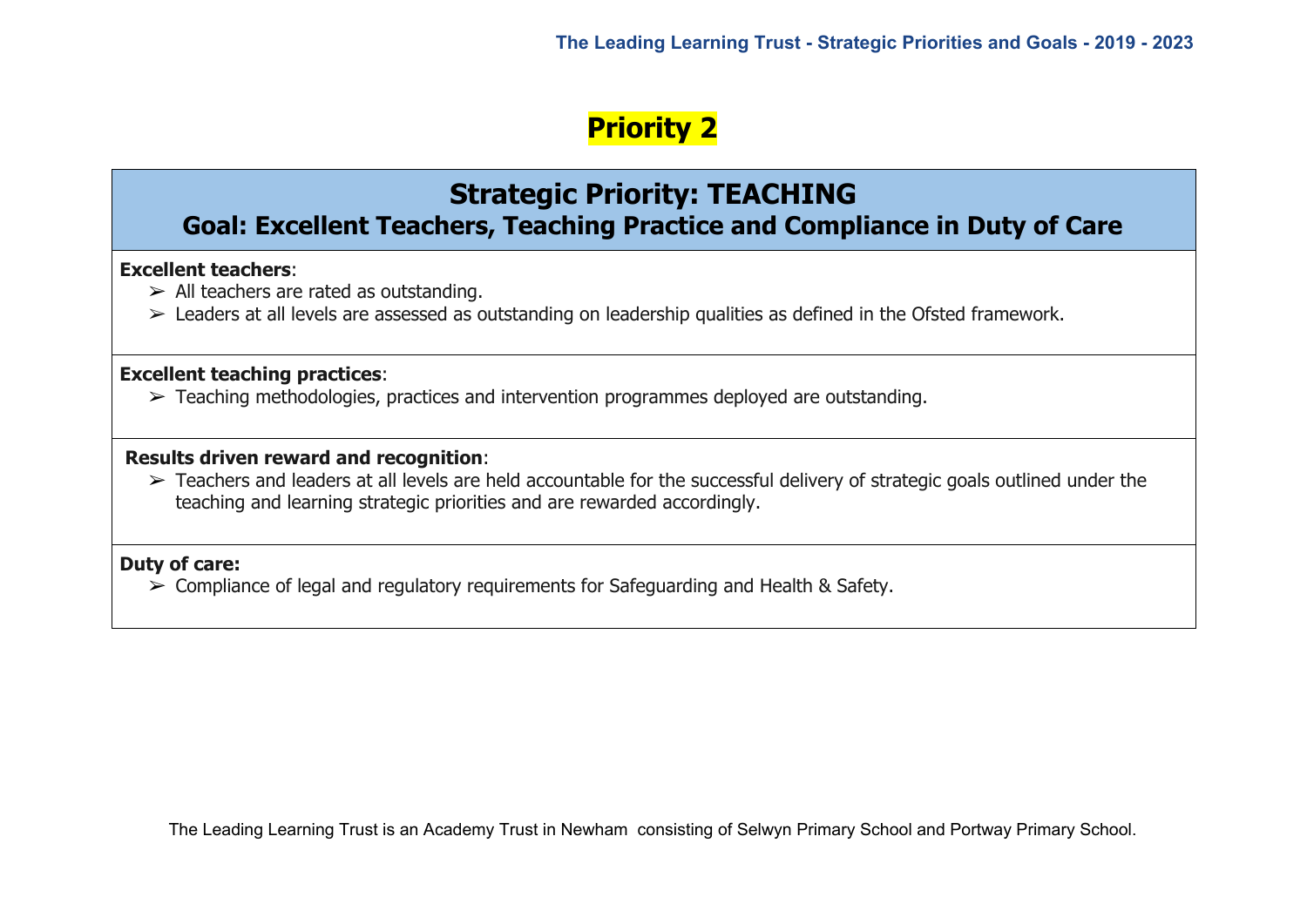# **Priority: FINANCE Goal: Financial Sustainability, Growth and Stability**

**Successfully supporting funding demands and efficient management of resources:**

➢ Funding demands are prioritised and resources are efficiently managed to ensure allocation of financial resources clearly linked to support the delivery of strategic goals outlined under the Teaching and Learning strategic priorities.

## **Successful management of risks:**

➢ Trust-wide risk management (systems, reviews and actions) minimise Trust's exposure to risks and fulfill legal and regulatory compliance requirements.

## **Maximise financial opportunities**:

 $\triangleright$  Grow and diversify trust income streams to generate additional income to support the funding requirements for the successful delivery of the teaching and learning strategic priorities, trust initiatives and trust investment infrastructure.

## **Deliver financial stability:**

 $\triangleright$  Generate planned levels of operating surpluses on recurrent activities driven by a target level of reserves and produce sufficient cash to support the strategic goals and provide medium term financial sustainability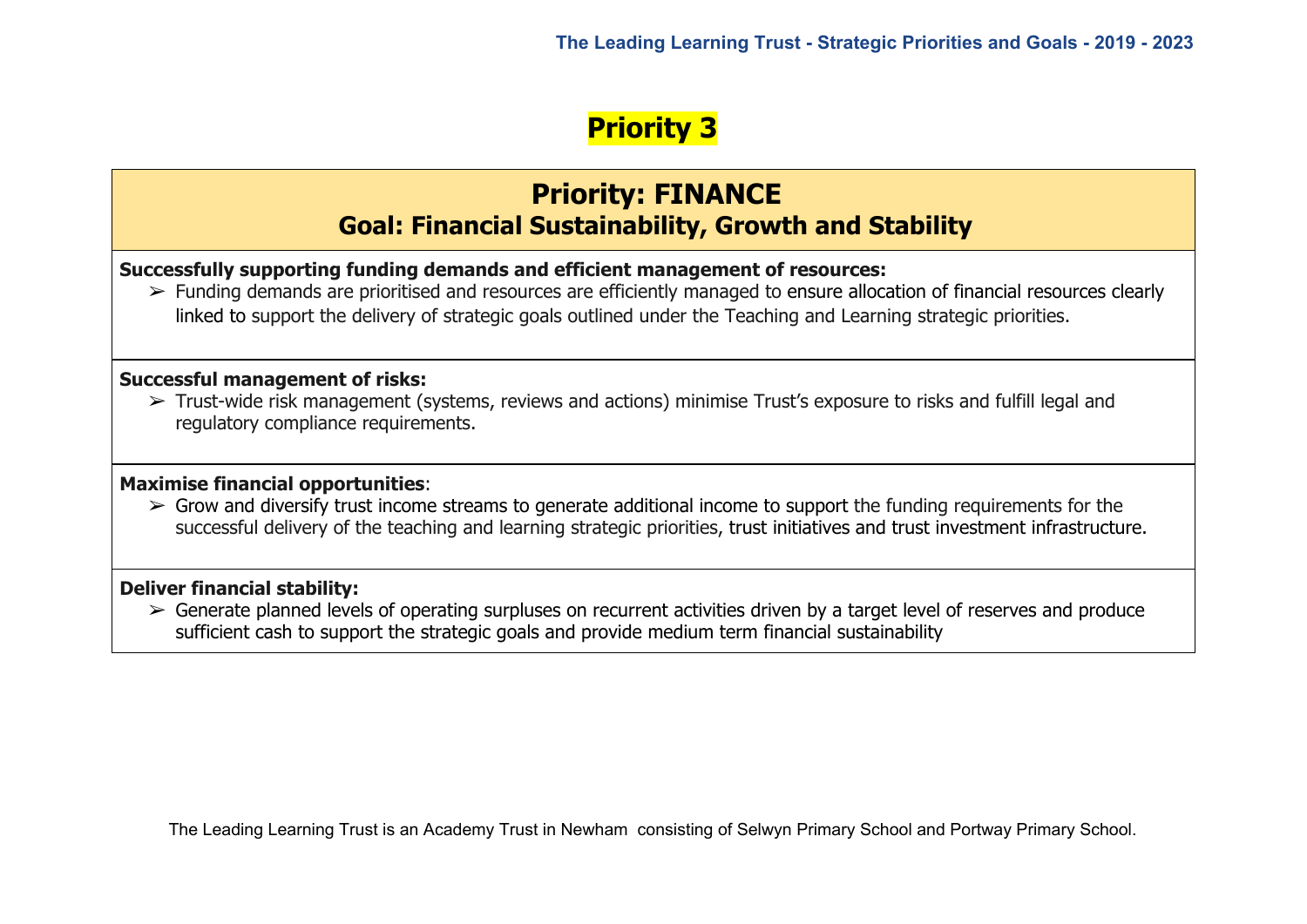# **Priority: TRUST Goal: Reputable**

### **Outstanding schools**

➢ All schools are operating at full capacity and rated as 'Outstanding' by Ofsted

**Increase Economies of scale, optimise organization design and create a suitable working environment for staff recruitment and retention**

 $\triangleright$  Trust to grow to 5 primary schools to increase 'economies of scale', optimise "organisational design" and create maximum opportunities for staff promotion and development within the trust

#### **Improve Purchasing Power**

 $\triangleright$  Trust to form alliance/partnership with other MATs/Academies to achieve 25% reduction in non-staffing cost items to support the funding needs to deliver the strategic priorities outlined under Teaching and Learning.

### **Compliance**

 $\triangleright$  Trust meets all legal and regulatory compliance requirements as laid out by DfE, ESFA, HMRC, Local Authority and other relevant authorities (as identified in the compliance calendar).

## **Achieve Vanguard status**

➢ Trust Board to achieve 'Vanguard' status in all areas outlined in the 'Maturity Matrix'.